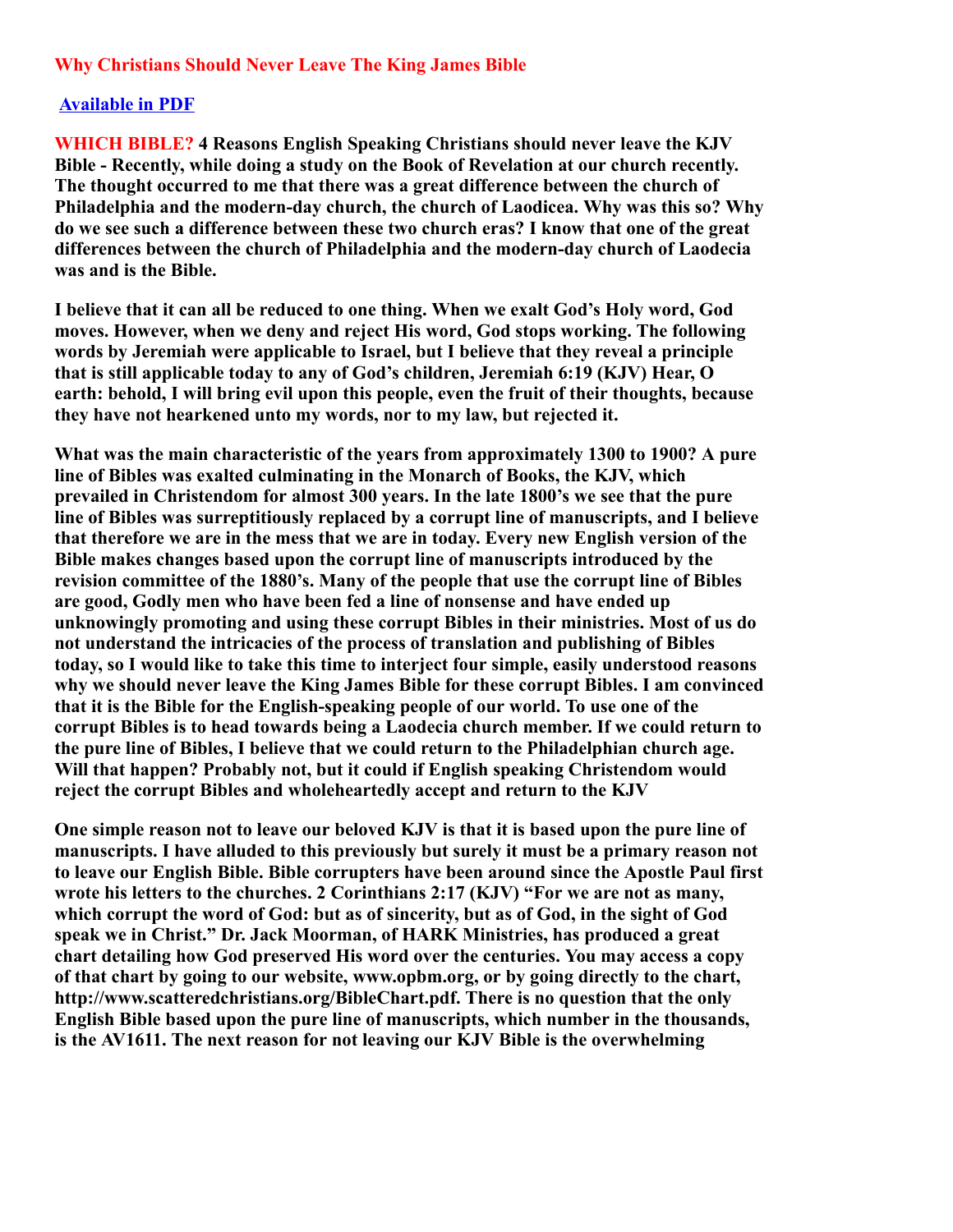**superiority of the Bible translation committees which worked on the KJV for 7 years, from 1604 till 1611. The men who were chosen to work on the new translation at that time were Godly, skilled, scholarly men who knew that they were working on God's Holy word. They knew that they were dealing with a supernatural book. Here is an excerpt from the Translators to the readers found in the preface of many of our Bibles, " But amongst all our Joys, there was no one that more filled our hearts, then the blessed continuance of the Preaching of GODS sacred word amongst us, which is that inestimable treasure, which excelleth all the riches of the earth, because the fruit thereof extendeth itself, not only to the time spent in this transitory world, but directeth and disposeth men unto that Eternal happiness which is above in Heaven. They knew that they were unprofitable servants, "… So that, if on the one side we shall be traduced by Popish persons at home or abroad, who therefore will malign us, because we are poor Instruments to make GODS holy Truth to be yet more and more known unto the people, whom they desire still to keep in ignorance and darkness: or if on the other side, we shall be maligned by self-conceited brethren, who run their own ways, and give liking unto nothing but what is framed by themselves, and hammered on their Anvil; we may rest secure, supported within by the truth and innocence of a good conscience, having walked the ways of simplicity and integrity, as before the Lord; And sustained without, by the powerful Protection of your Majesties grace and favor, which will ever give countenance to honest and Christian endeavors, against bitter censures, and uncharitable imputations."**

**Thirdly, we have alluded to unbelievable blessings of God which was poured out upon the world because the pure word of God was being promulgated in the English language starting with Wycliffe's English translation in the late 1300's, progressing primarily through Tyndale, Coverdale & John Rogers (Thomas Matthews), Thomas Cranmer (The Great Bible), the Bishop's Bible, the Geneva Bible, and culminating in the KJV of 1611. Martin Luther produced his German Bible, and good French and Spanish translations were made. However, since English has become the language of the world, God has used the KJV to produce the greatest period in church history the world has seen since the first century. Psalm 12:6-7 (KJV) The words of the LORD are pure words: as silver tried in a furnace of earth, purified seven times. Thou shalt keep them, O LORD, thou shalt preserve them from this generation forever.**

**The fourth reason that we should consider for the superiority of the KJV is that all the new English versions perpetuate the gross mistakes found in the Westcott and Hort Greek text. Those mistakes are so clear and evident that even those of us who are not Greek or Hebrew scholars can spot them. When I do a KJV conference I ask those in attendance to bring in their English translations that they may have laying around their houses. I also bring in some of my collection of translations in the English language. We then have a show and tell session. Check out Mark 1:1-3 in the vast number of perversions. Especially check out the New American Standard, nauseatingly touted as, "(The) New American Standard Bible is considered by nearly all evangelical Christian scholars and translators today, to be the most accurate, word-for-word translation of the original Greek and Hebrew scriptures into the modern English language that has ever been produced." If it is, we are in trouble because it has the same old mistakes that the original 1800's Revised Version has in Mark 1:1-3: Daniel 3:25; 1 Timothy 3:16; 2 Timothy 2:15; Galatians 2:20; Job 6:6, and many others. There are so many gross**